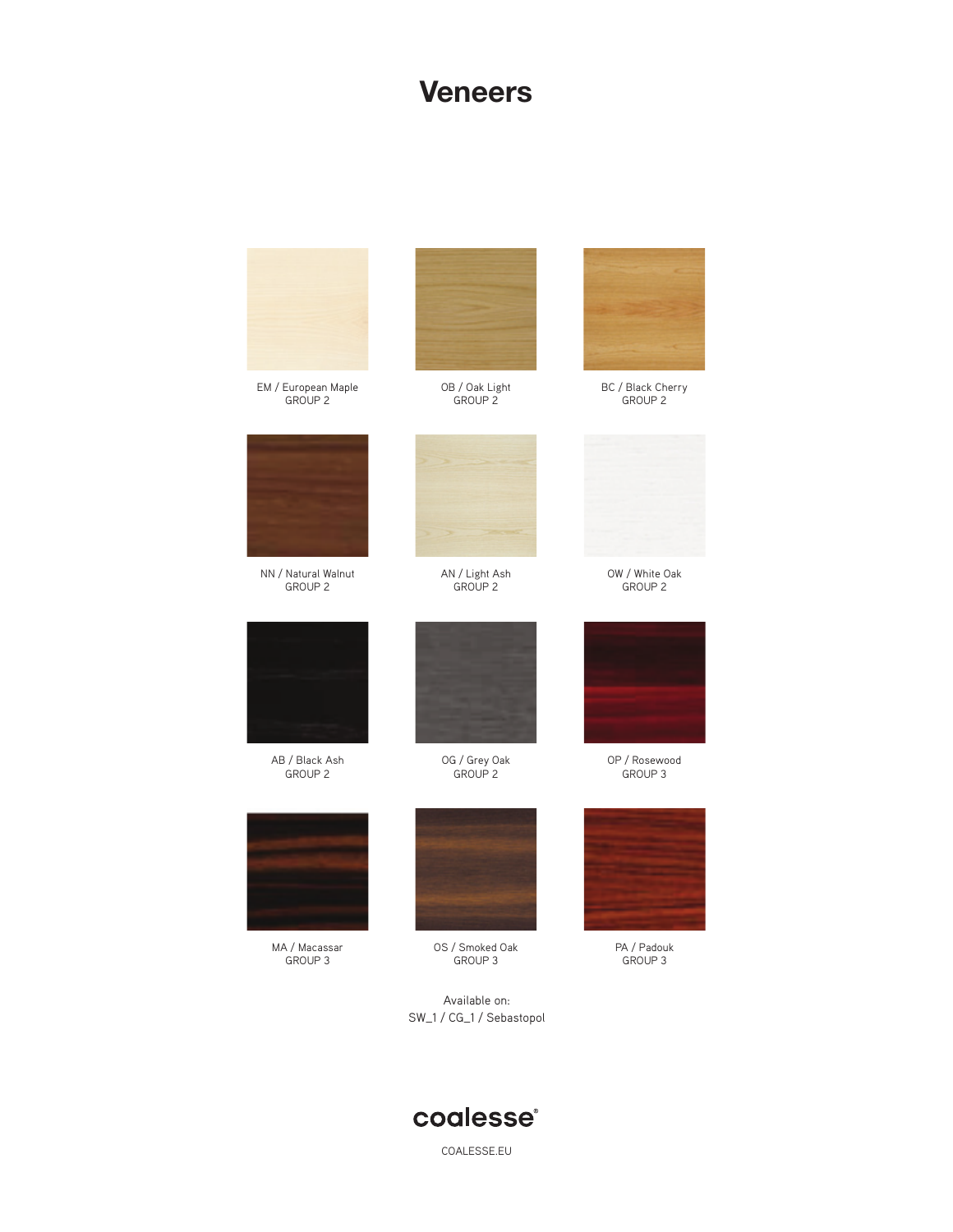## **Laminate**







WA / Pure White HPL **WY / Snow** ET/160 / Natural Maple



AT / Acacia



MM/180 / Natural Beech W5 / Walnut





DW / Dark Pear

Available on: SW\_1 Tables / CG\_1

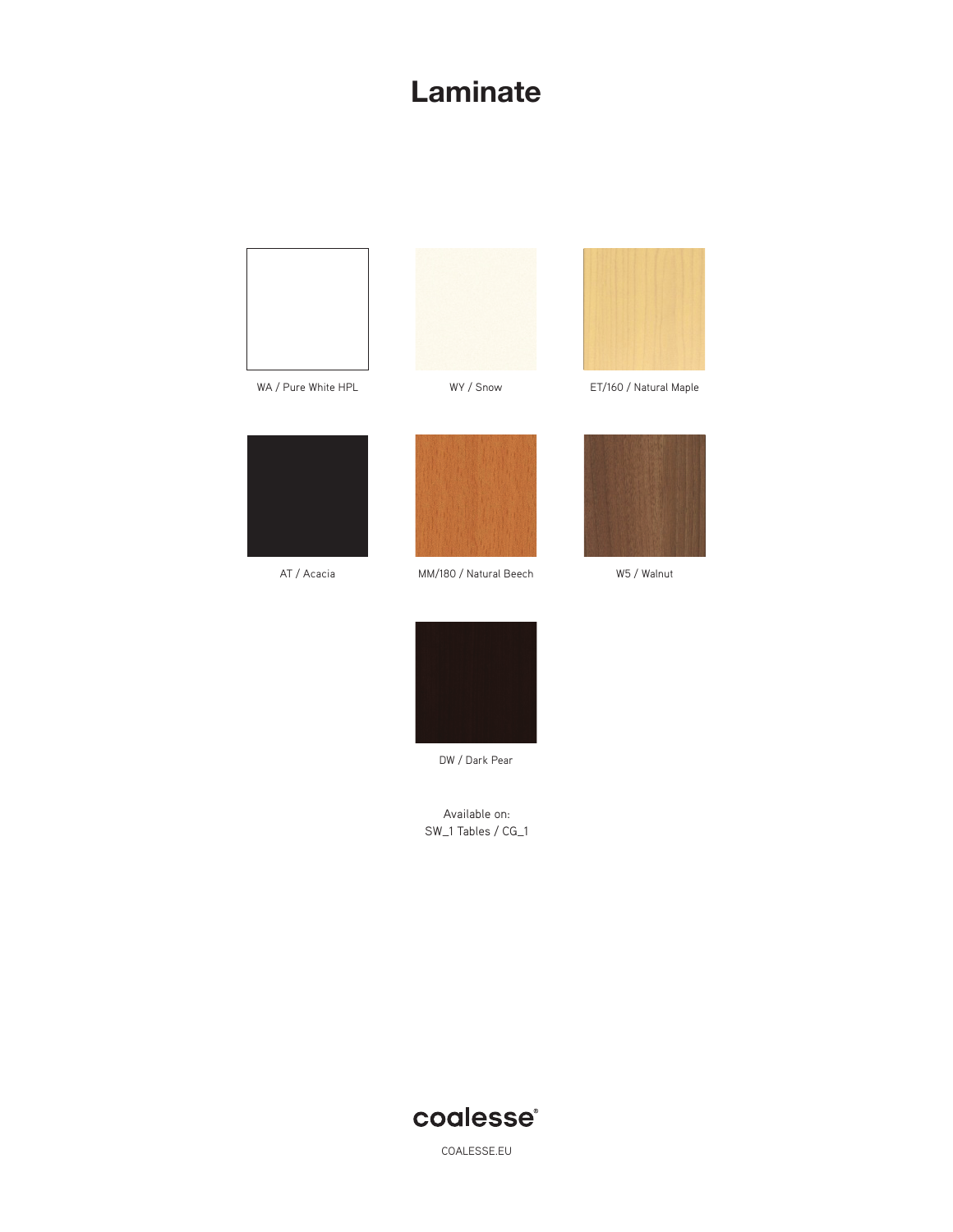### **Glossy Laminate**



2004 / Black Pearl 2005 / Liberty Red

Available on: Sebastopol

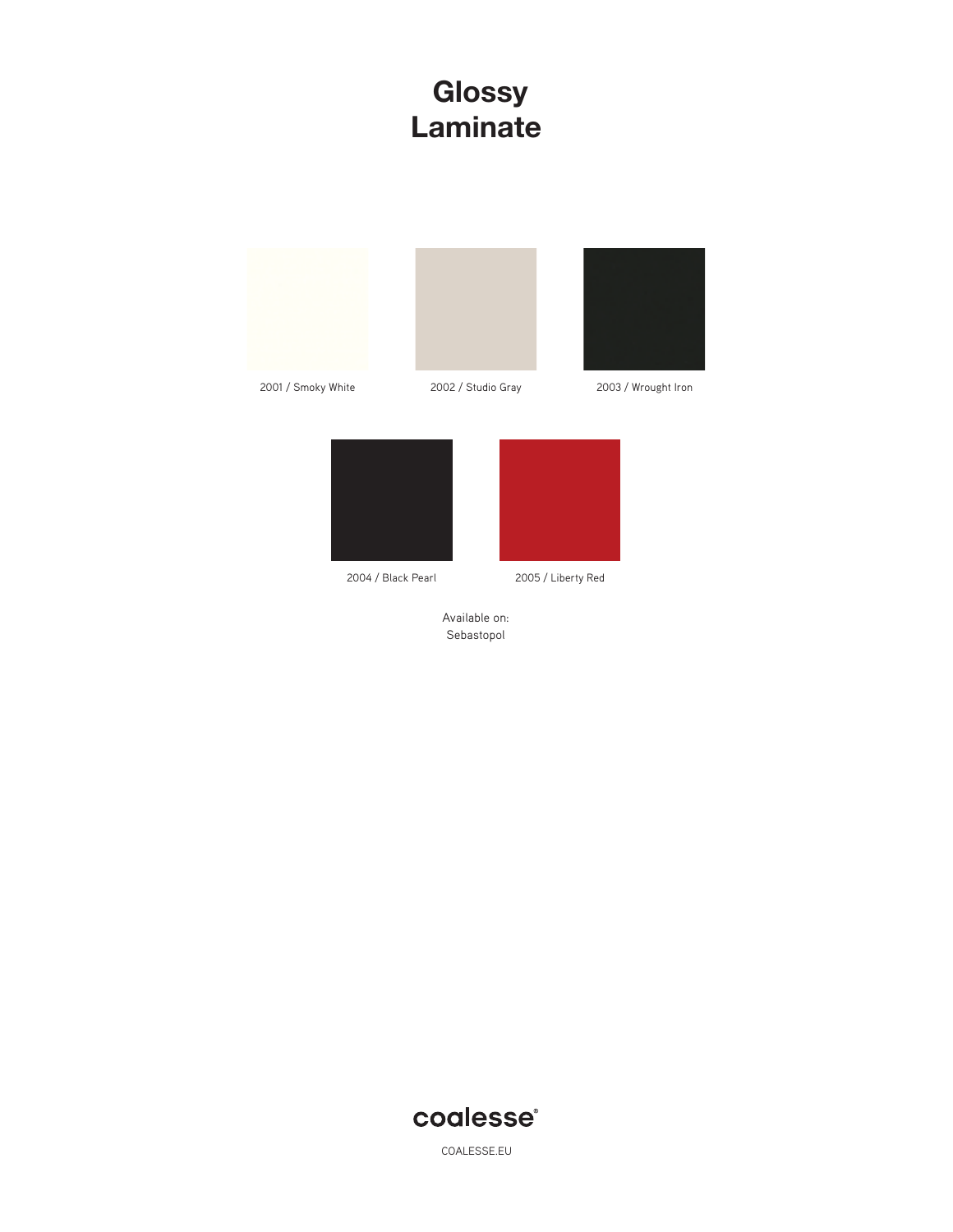#### **Glass**







VN / Lacquered Black (070 RAL 9017)

Available on: SW\_1 Tables / CG\_1

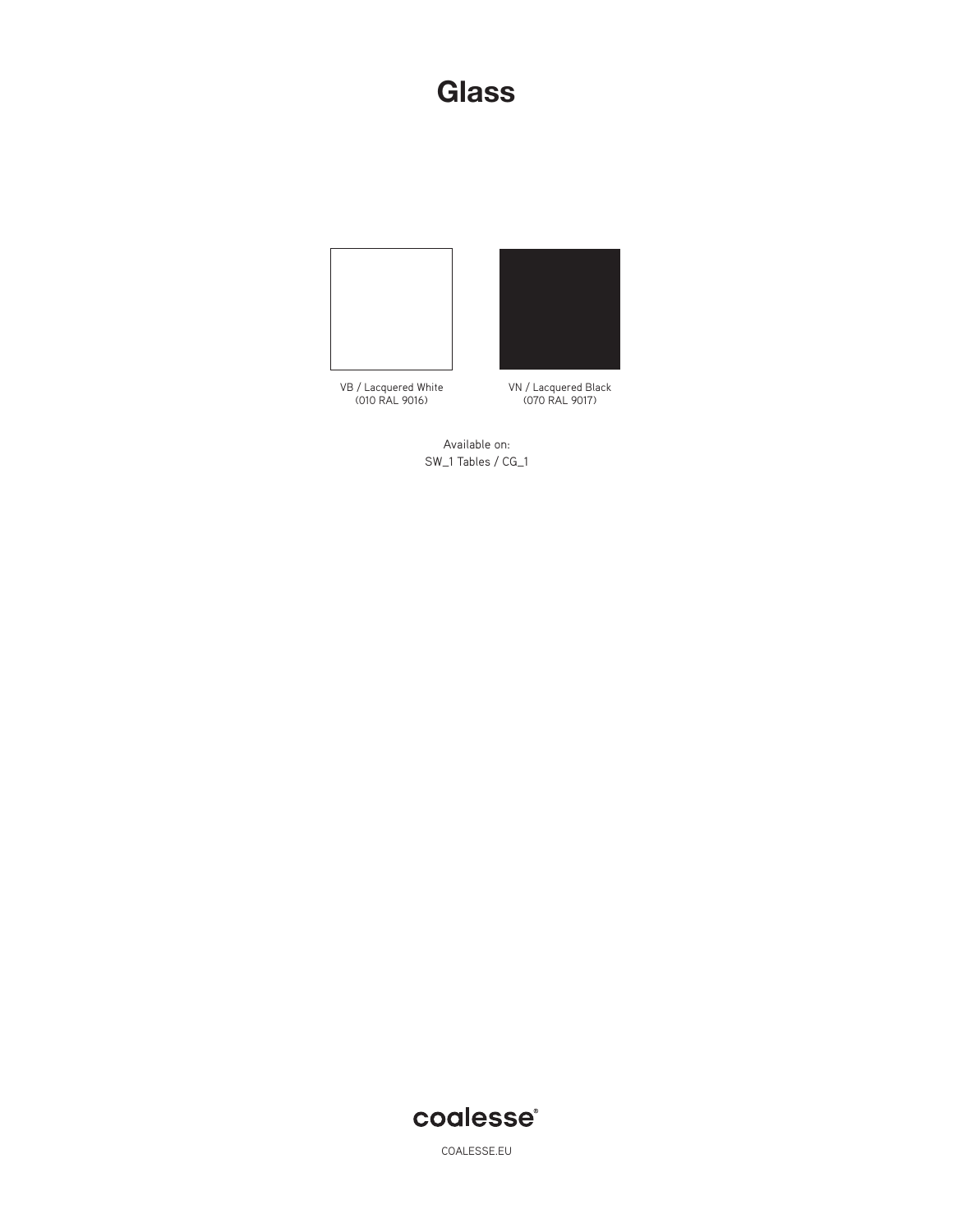### **Ultra Solid Surface**





2801 / Glacier White 2010 / Black





2011 / Midnight Brown 2013 / Red



Available on: CG\_1

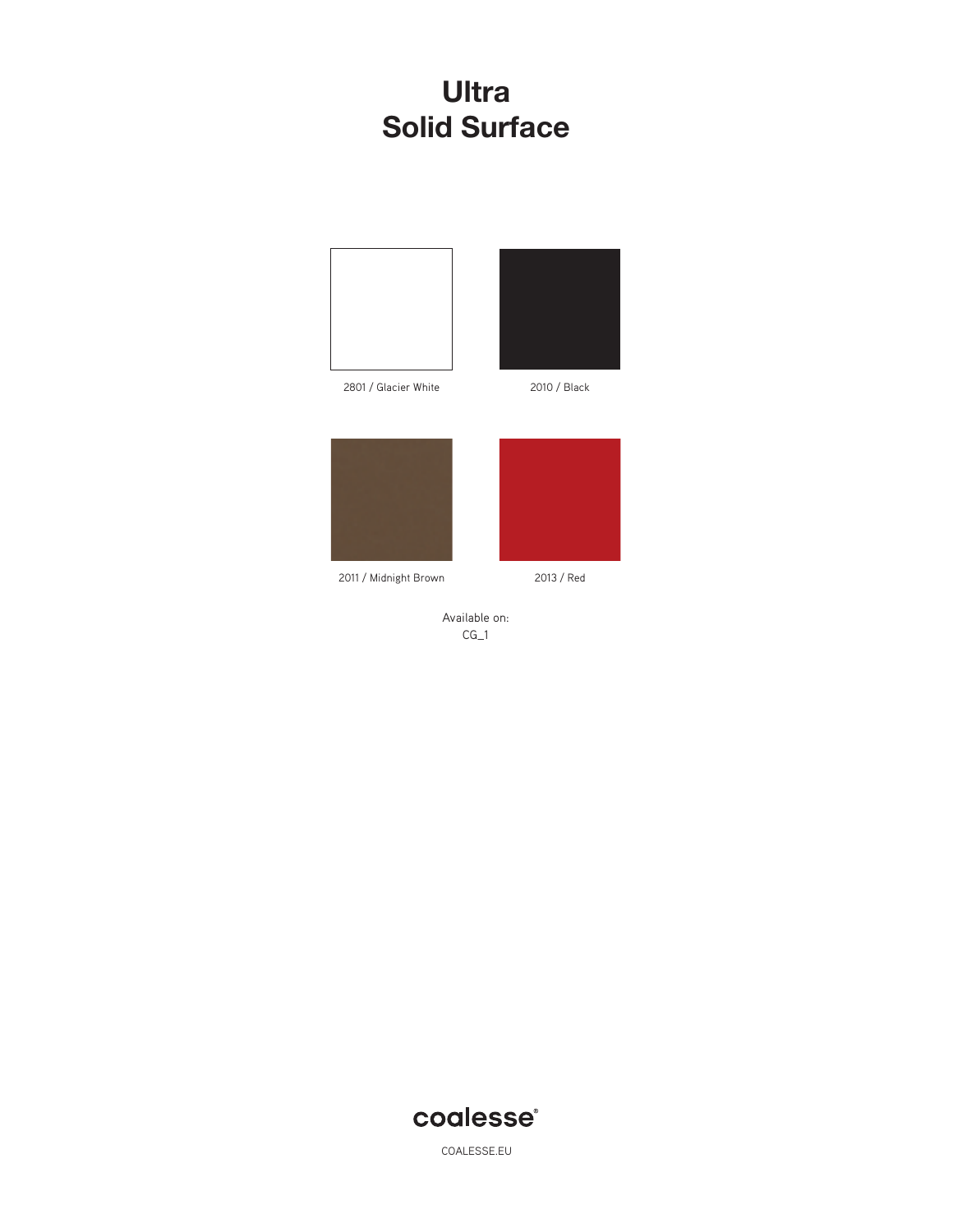## **Coating Mdf**



Available on: SW\_1 Tables